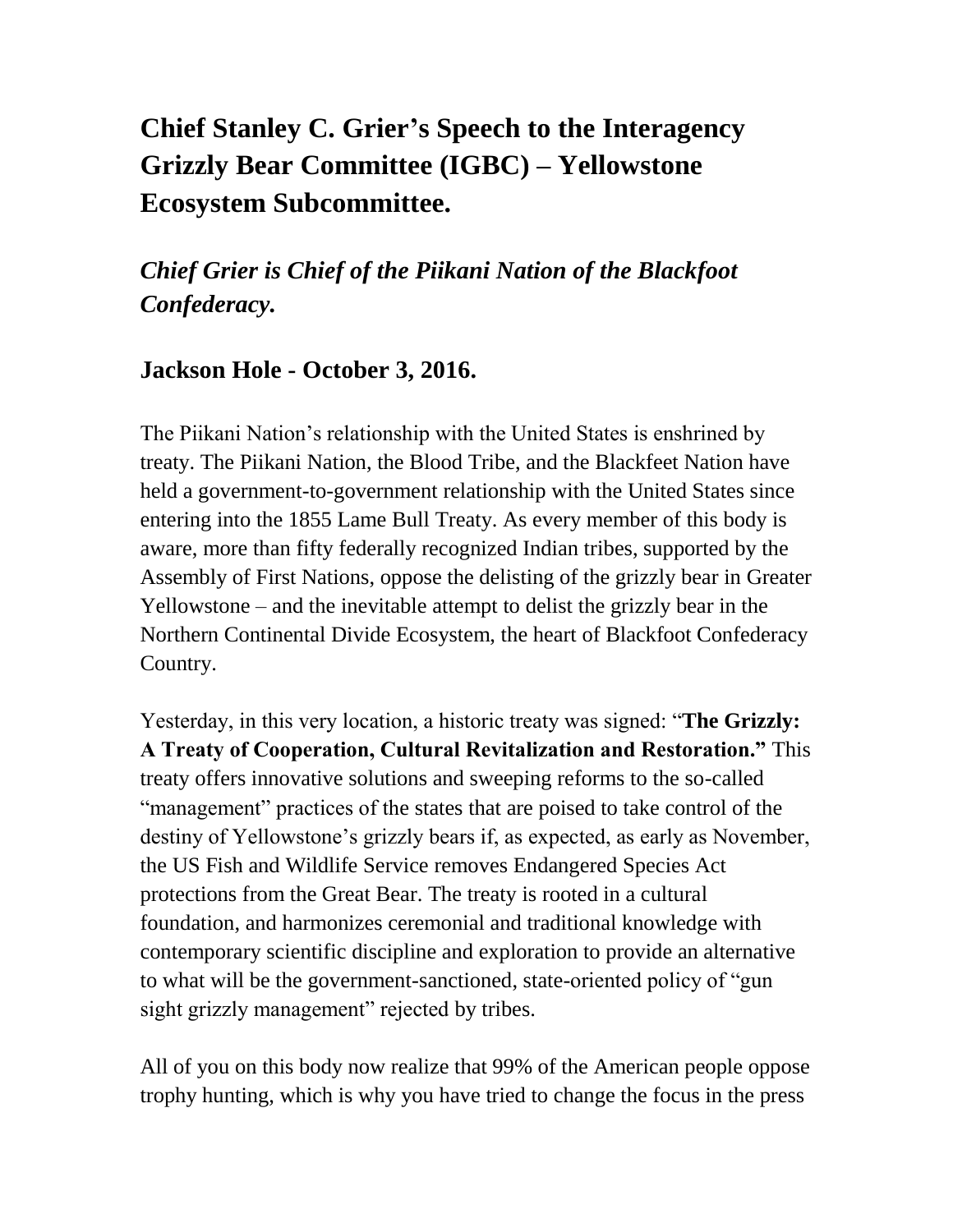by saying trophy hunting is not a certainty upon delisting – but it is too late; people have read your plans, and read your hunting quota MOU, and remember your statements from prior days. If you think there was public outrage when Cecil the lion was trophy killed in Africa, wait until the first grizzly in Greater Yellowstone is trophy hunted.

A tribal alternative was presented to Fish and Wildlife Service Director Dan Ashe and Deputy Secretary of the Interior Mike Connor last November instead of delisting and trophy hunting this sacred being, the grizzly should be reintroduced to sovereign tribal lands where biologically suitable habitat exists in the Great Bear's historic range – this would provide cultural, environmental, economic and vocational revitalization to tribal communities from the Rockies to the Pacific Coast…And remove any excuse or possible rationalization for trophy hunting. Director Ashe subsequently wrote that he looked forward to talking to us about this proposal, quote, "in the coming days" – yet nearly 11 months later we are still waiting.

In response to the Tribal Nation's alternative, Wyoming Game and Fish official, Brian Nesvik, recently told *WyoFile*: "We haven't given that a lot of consideration," and "I wouldn't say it's something we wouldn't consider." The truth is, you are not going to consider it because you are determined to pursue delisting, and to do it your way – the way that satisfies your constituents - a tiny minority of the population. And another truth is that it really does not matter what a state thinks, because states have no jurisdiction on Indian lands. Our sovereignty existed before states, as the US Supreme Court defined in 1823. Our government-to-government relationship is with the federal government, but herein is an example of how this issue impacts our sovereignty due to a fundamental misunderstanding of the fiduciary responsibility of the United States to Tribal Nations, and its trust responsibility.

The Fish and Wildlife Service has tried to present to the press that the Eastern Shoshone, the Shoshone-Bannock, and the Northern Arapaho support delisting the grizzly bear – the most recent attempt being in this weekend's Reuters coverage of the Grizzly Treaty, and prior to that, another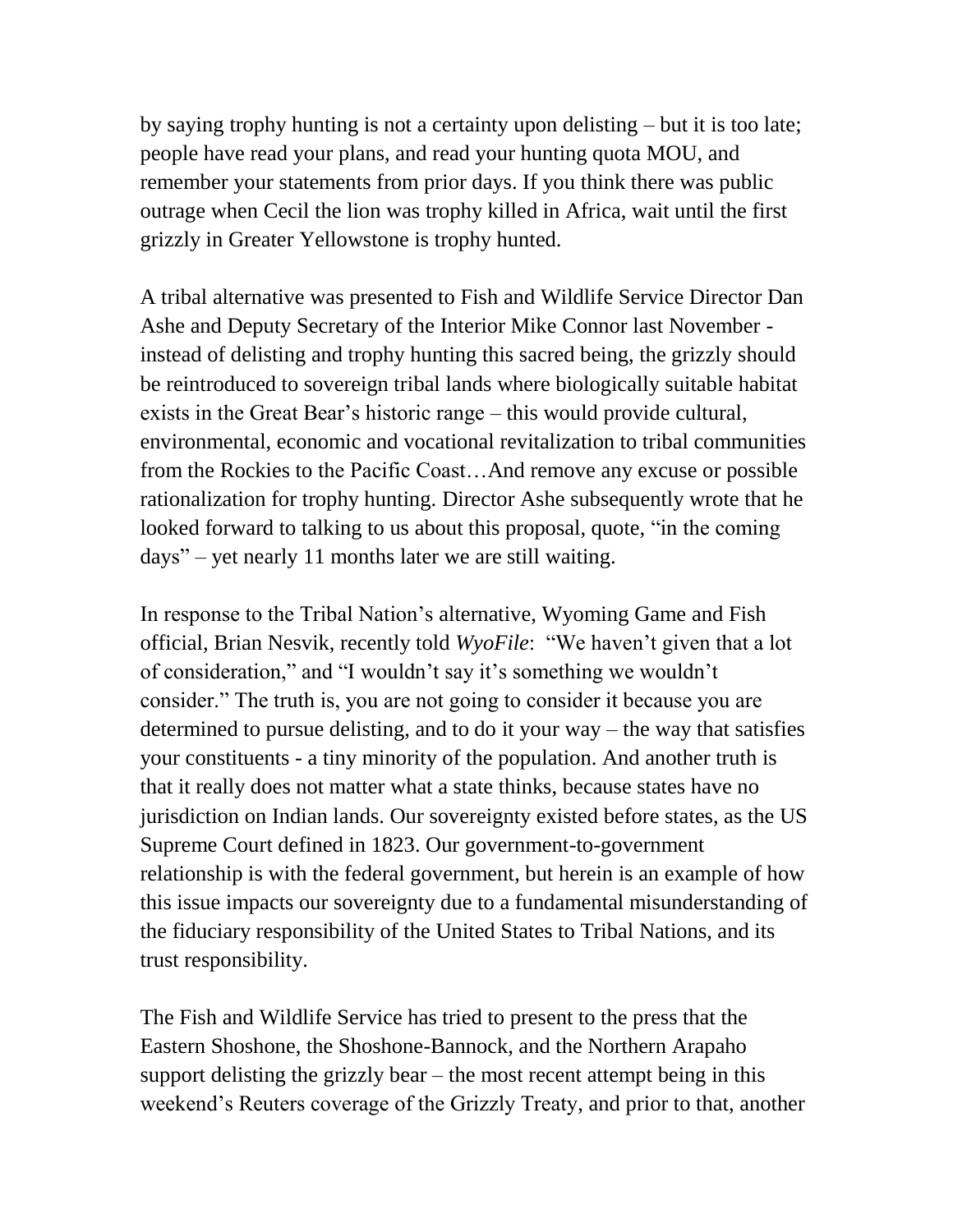*WyoFile* article. Those Tribal Nations have all issued or been party to resolutions opposing delisting, going back to December 2014 – as the Fish and Wildlife Service well knows. Now those Tribal Nations have reaffirmed their opposition to delisting by signing the treaty – yesterday, right here, in this building - so it is time to cease and desist with this misrepresentation.

Another of the many misrepresentation has been the Fish and Wildlife Service's claim that it has contacted every tribe "west of the Mississippi" about consultation on this issue. I have here a declaration the Navajo Nation recently sent to Interior Secretary Jewell, asking for formal, government to government consultation – the Navajo Nation is the largest tribal nation not just west of the Mississippi - but in the entire US - so they would be hard to miss if you were sincere in wanting to open consultation with "every tribe west of the Mississippi." I am the chief of a treaty tribe, and like the Navajo, I have not received a formal request to open government to government consultation on this issue.

Through information obtained via Freedom of Information Act requests it is now apparent that the motivational factors behind both the delisting of the grizzly bear and the construction of the Dakota Access Pipeline are closely aligned. Following the denial of relief to the Standing Rock Sioux Tribe in US District Court, the Department of Interior (DOI) in conjunction with the Department of Justice (DOJ) and the Department of the Army (DOA) announced a "pause" in the construction of the Dakota Access Pipeline to implement what, to all intents and purposes, is a moratorium on the issue, to "invite tribes to formal, government-to-government consultations" to "better ensure meaningful tribal input" into decisional reviews "and the protection of tribal lands, resources, and treaty rights," and to deduce if "new legislation be proposed to Congress to alter that statutory framework and promote those goals."

The articles cited by the DOI, DOJ and DOA are ostensibly those that some fifty-plus Tribal Nations have petitioned the Dept. of Interior to address in relation to the delisting of the grizzly bear. In its recent declaration, the Navajo Nation requested "an immediate moratorium to be instituted" by the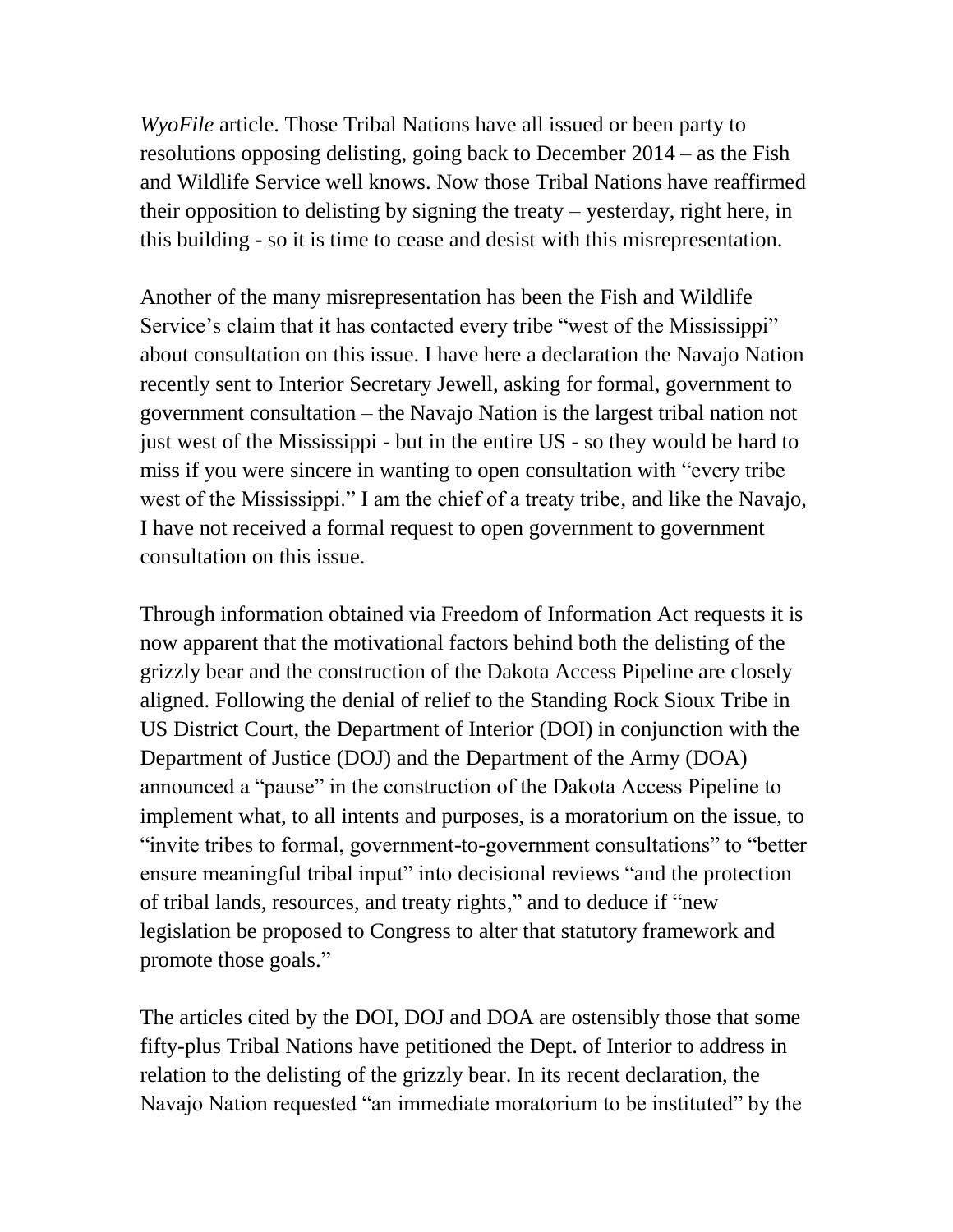Department of Interior for those critical issues to be fully accounted for and resolved within the context of a "meaningful" consultation process, which has yet to be undertaken in respect to the delisting of the Yellowstone grizzly bear. The Piikani Nation fully supports the Navajo Nation's call for a moratorium, and a "pause" in the Fish and Wildlife Service's fast track to remove federal protections from the Yellowstone grizzly bear.

The necessity for such a "pause" is now imperative; federal mandates require government-to-government consultation to be "meaningful," a standard that has not been met in this instance, and "pre-decisional." We predict that at this meeting, this body will approve the post-delisting regulatory mechanism, the Conservation Strategy. All Tribal Nations, including the federally recognized Associated Tribes of Yellowstone, have been excluded from the Conservation Strategy, despite continued appeals for inclusion – one of which was made by tribal leaders - in person - to Director Ashe. Clearly, no consultation can be categorized as "pre-decisional" now, as the outcome is, and has been for a considerable period of time, predetermined – a fact the official record demonstrates, despite parsed denials.

The DOI, DOJ and DOA joint Dakota Access statement references how Tribal Nations have expressed "heartfelt concerns about the environment and historic, sacred sites." We hereby do the same in relationship to Greater Yellowstone, where, if protections are removed from the grizzly bear through delisting, what protections exist for the land will be relaxed or removed. Greater Yellowstone contains innumerable sacred and historic sites to not only the Piikani Nation and our sister tribes of the Blackfoot Confederacy, but also to the other Associated Tribes of Yellowstone. As many Tribal Nations have emphasized in their respective resolutions opposing the delisting of the grizzly bear, Tribal Historic Preservation Offices must be engaged to survey, determine, and catalog these many sacred and historic sites before delisting is implemented, for if they are not, these sites will be subject to desecration and ultimately lost, resulting in irreparable injury to a multitude of tribes.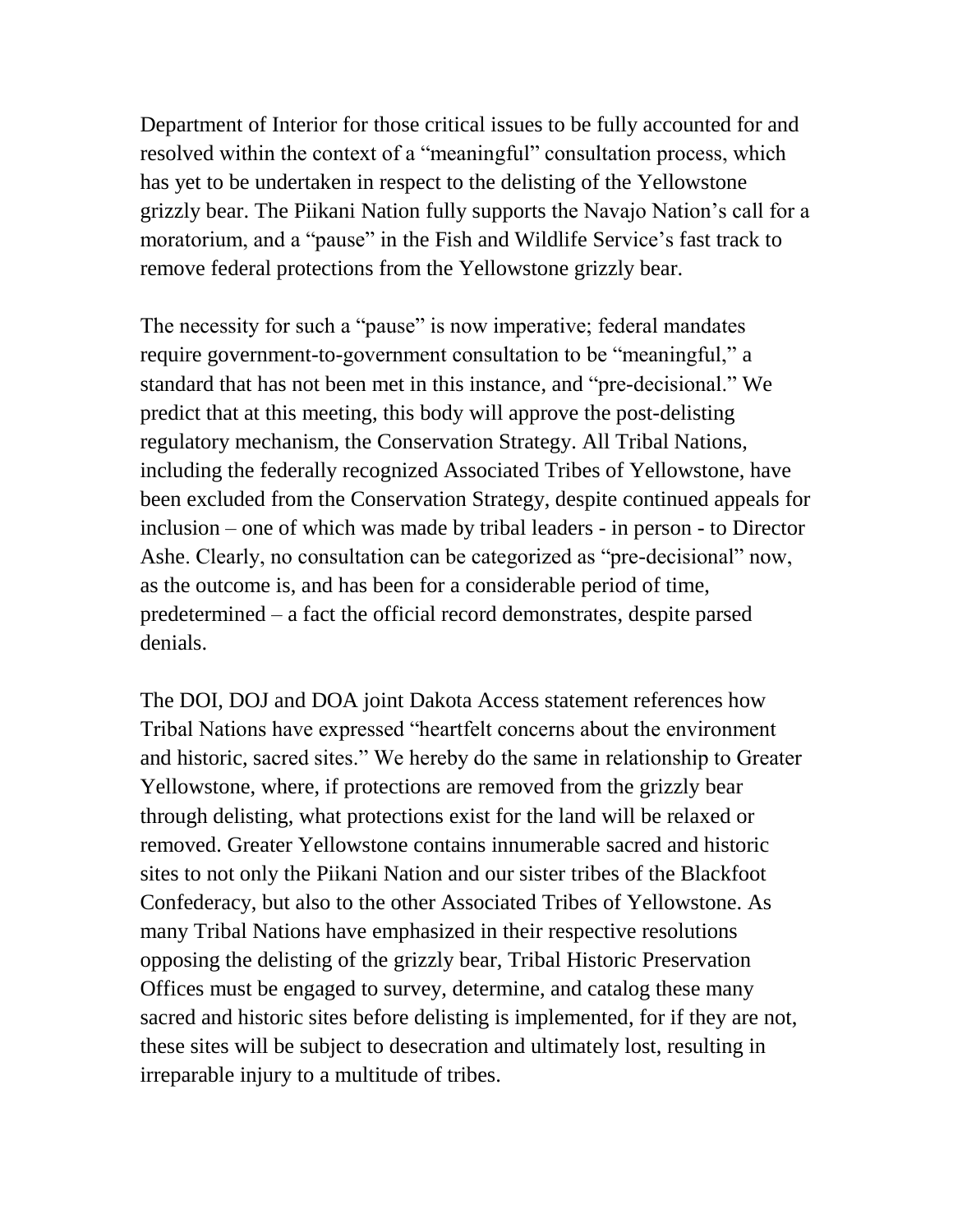We do not need to elaborate upon the impact the trophy killing of a being we consider to be fundamental to our culture and spiritual well-being will have on our people and their ability to practice their religion, or how that will be exacerbated if that killing is committed on sacred land in proximity to sacred sites, but we do need to raise the specter of the destruction of these sacred sites if, as appears inevitable, corporate energy development is initiated on the lands the grizzly presently protects through its ESA status. Unless Congress repeals the 1872 General Mining Act, that law will hold primacy in respect to the 28 mining claims with operating plans in Yellowstone that the Fish and Wildlife Service references in its grizzly bear delisting rule. Those mines are in core grizzly bear habitat, and it remains unclear how many such claims exist throughout Greater Yellowstone. Any relaxation of land usage restrictions following delisting will threaten environmental harms to Tribal Nations' sacred and historic sites, and to treaty lands in the region, therefore the National Historic Preservation Act and the National Environmental Policy Act must be observed and adhered to.

Adding to this concern is that USFWS chose one of the world's largest oil and gas services multinationals, Amec Foster Wheeler, to manage the scientific peer review of the delisting rule. That a former Halliburton executive, Jon Lewis, is now CEO of this company, is just one reason why the Oglala Sioux Tribe has petitioned for a Congressional investigation into this delisting process. Not only do questions exist about the influence of special and corporate interests on the delisting decision, but also associations between high-ranking Fish and Wildlife Service officials and trophy hunting giant, Safari Club International, which are all on the record. The Piikani Nation fully supports the Oglala Sioux Tribe in its call for a Congressional investigation, and we have formally brought this matter to the attention of the House Natural Resources Committee. What is occurring here bears out the 2015 survey conducted by the Union of Concerned Scientists – that found 73% of Fish and Wildlife Service scientists conceded that "political interests" influenced decisions such as this.

I am not going to dignify comments that have been made to the effect that tribes do not understand "the science." We are descended from those who